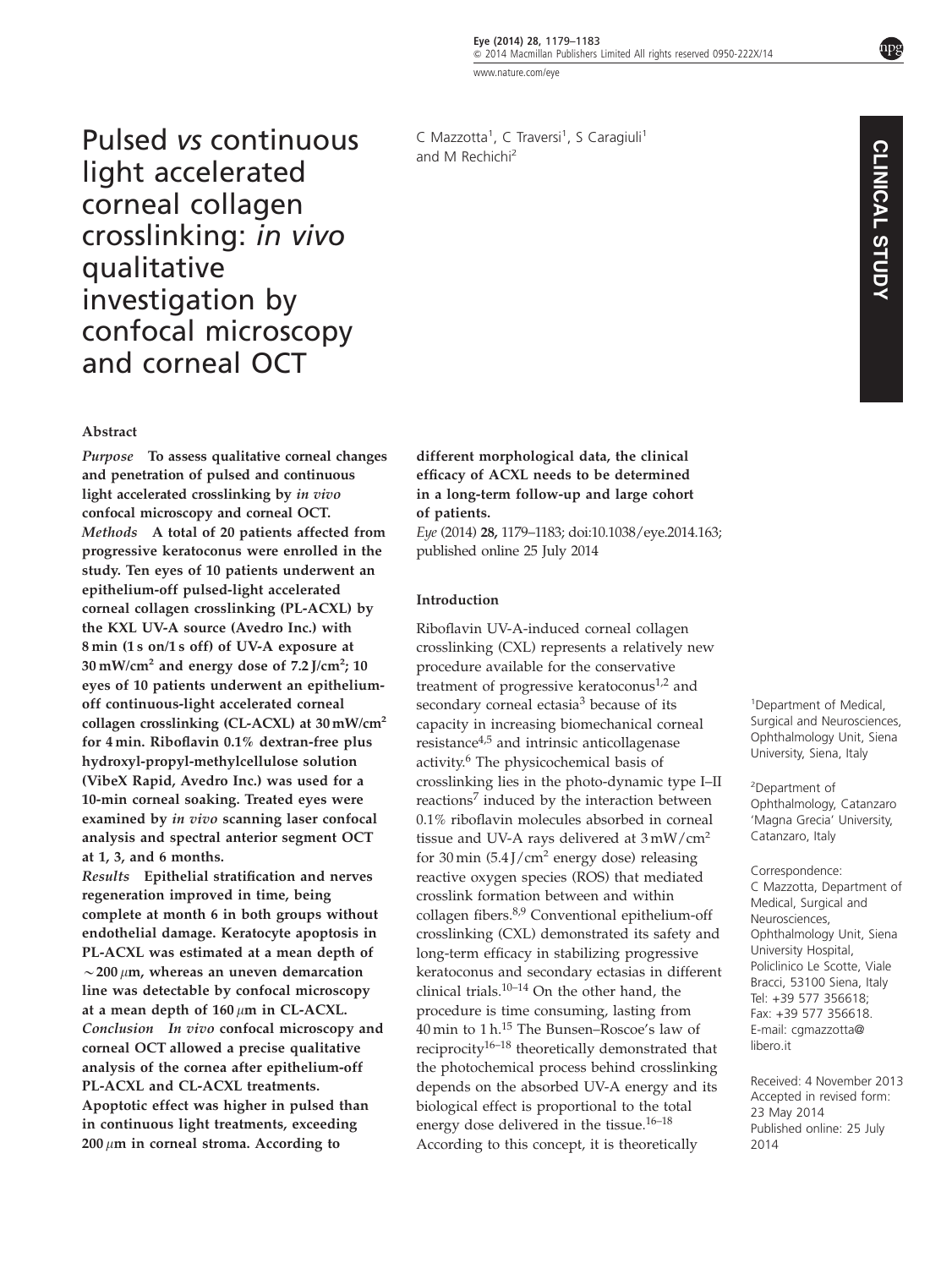possible to deliver the same energy dose ensuring a proportional biological effect by setting different UV-A powers and exposure times in order to accelerate and shorten the crosslinking procedure in accelerated crosslinking (ACXL) modality.[17–19](#page-4-0) According to photochemical crosslinking studies based on kinetics model[7](#page-4-0) the UV-A illumination caused a rapid depletion of oxygen in a riboflavin-soaked cornea and turning the UV light off led to replenishment of the oxygen to its original level within 3 to  $4 \text{ min.}^7$  $4 \text{ min.}^7$  Krueger et al<sup>[20](#page-4-0)</sup> and Herekar<sup>21</sup> have also observed a rapid oxygen depletion during corneal crosslinking with riboflavin and concluded that the ROS and, specifically, singlet oxygen are the predominant CXL reaction drivers. Under aerobic conditions, which are present during the first 10 to 15 s of UV-A exposure, sensitized photooxidation of the substrate (proteoglycan core proteins<sup>22</sup> and collagen in the corneal matrix) occurs mainly by its reaction with photochemically generated ROS, such as singlet molecular oxygen. This is consistent with a type II photochemical mechanism. After the first 10 to 15 s, oxygen becomes totally depleted and the reaction between the substrate and riboflavin becomes consistent with a predominantly type I photochemical mechanism.<sup>[7](#page-4-0)</sup> Pulsing the UV light during crosslinking treatment theoretically restarts the photodynamic type II reaction achieving an additional oxygen concentration allowing more singlet oxygen release for crosslinking of collagen molecules. We report an in vivo scanning laser confocal microscopy and anterior chamber spectral domain OCT micro-morphological analysis in a series of 20 patients with progressive keratoconus investigating the qualitative corneal changes and estimating the penetration of pulsed light accelerated crosslinking (PL-ACXL) and continuous light accelerated crosslinking (CL-ACXL).

## Materials and Methods

After Institutional Review Board of the Siena University Hospital approval and specific informed consent subscription, 20 patients affected from progressive keratoconus were enrolled in the study. They were divided into two treatment groups: 10 eyes of 10 patients (pulsed light treatments), age between 13 and 26 years (mean 21.5 years), underwent an epithelium-off PL-ACXL by the KXL I UV-A source (Avedro Inc., Waltham, MS, USA) with 8 min (1 s on/ 1 s off) of UV A exposure at  $30 \,\text{mW}/\text{cm}^2$  with an energy dose of  $7.2 \,\text{J}/\text{cm}^2$ ; 10 eyes of 10 patients (continuous light treatments), age between 11 and 24 years (mean 18,5 years), underwent an epithelium-off CLA-XL with the same instrument, UV-A power setting at 30 mW/cm<sup>2</sup> for 4 min of continuous UV-A light exposure and energy dose<sup>[23](#page-4-0)</sup> of  $7.2$  J/cm<sup>2</sup>.

After epithelium removal by a blunt metal spatula in a 9-mm circle, the cornea was imbibed for  $10 \text{ min}$ ,  $23-25$ administering 3–5 drops of dextran-free riboflavin 0.1% with hydroxyl-propyl-methylcellulose (VibeX Rapid, Avedro Inc.)<sup>[23,24](#page-4-0)</sup> at 1 min interval, covering all corneal surface, including the limbus. Before starting UV-A irradiation, corneal thickness was checked by intraoperative optical OCT corneal pachymetry to ensure a constant minimum stromal thickness of  $350 \,\mu m$ .<sup>[26](#page-4-0)</sup> The riboflavin solution was administered along the UV-A exposure at 2.5 min intervals. At the end of the procedures, treated eyes were dressed by a soft contact lens bandage for 3 days and medicated with ciprofloxacin eye drops, diclofenac, and sodium hyaluronate eye drops 4 times/day. Postoperative in vivo qualitative analysis of corneal changes was assessed by the HRT II system (Rostock Cornea Module, Heidelberg, Germany) in vivo scanning laser confocal microscopy (IVCM) and spectral domain (SD) corneal OCT (Cirrus, Zeiss Meditec, Jena, Germany), estimating treatment penetration.

# Inclusion criteria

The parameters we considered to establish keratoconus progression and inclusion criteria for each group were: worsening of UCVA/BSCVA  $> 0.5$  decimal equivalents, increase of  $Sph/Cyl > 0.5$  D, increase of topographic symmetry index  $SAI/SI > 0.5$  D, increase of simulated maximum K reading  $>1$  D, reduction of the thinnest point at corneal OCT optical pachymetry  $\geq 10 \mu m$ , clear cornea at biomicroscopic examination, and absence of reticular dark striations at confocal laser microscopy in vivo. We considered relevant for the inclusion in the treatment protocol the variation of at least three of the parameters listed above (one clinical plus two instrumental) in the past 6 months of observation. All patients had a corneal thinnest point over  $400 \mu m$ without epithelium. The following examinations were performed before and after the operation: in vivo scanning laser confocal microscopy (HRT II, Rostock Cornea Module) and anterior segment OCT analysis (Visante OCT, Zeiss Meditec) to assess qualitative ACXLinduced corneal changes and treatment penetration.

# Results

# PLA-XL

All eyes re-epithelialized by 3 days of therapeutic soft contact lens bandage. Epithelial stratification improved in time, being complete at month 3. Subepithelial and anterior stromal nerves disappeared immediately after treatment. Nerve regeneration started 1 month after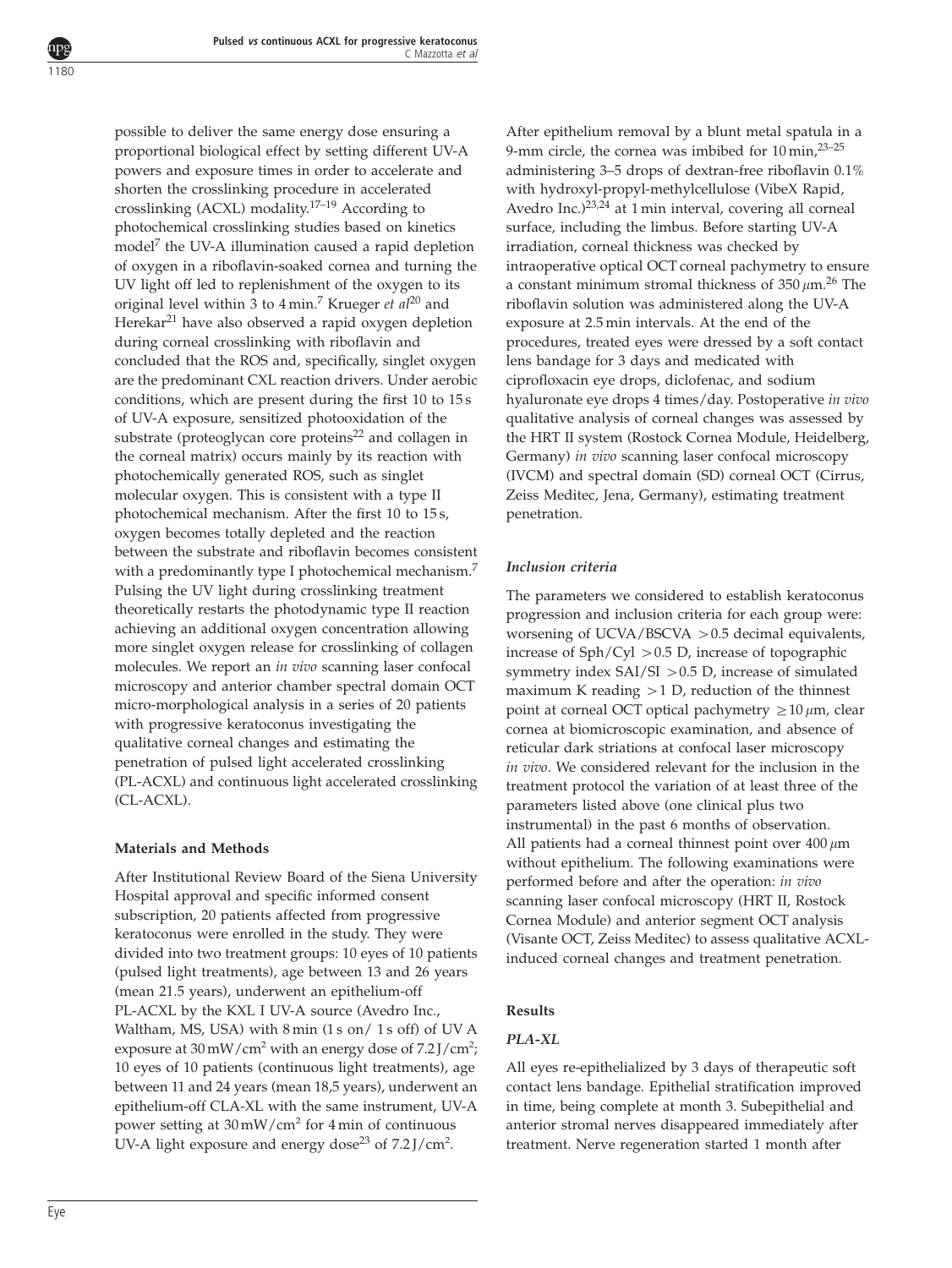<span id="page-2-0"></span>treatment being complete after 6 months. Anterior stromal tissue presented a high reflectivity after pulsed light ACXL with keratocytes loss (apoptosis hence photonecrosis) until  $\sim$  200  $\mu$ m of depth (meanly at 198.43  $\mu$ m, range 188–212  $\mu$ m) and classical spongy or lacunar edema as previously demonstrated by  $us^{27,28}$  $us^{27,28}$  $us^{27,28}$  in conventional epithelium-off CXL was evident until month 3, gradually disappearing thereafter. Keratocytes repopulation started 1 month after treatment, increasing at month 3, and being complete at postoperative month 6. An uneven demarcation line was determined by confocal analysis at a mean depth of  $200 \mu m$  (range 190–210  $\mu$ m) measured from epithelial surface (Figure 1a). Confocal data of increased stromal reflectivity and demarcation line (defined by corneal edema and keratocytes apoptosis with changes in stromal reflectivity) were established by anterior chamber OCT at a mean depth of  $180 \mu m$  (range 180–210  $\mu$ m; Figure 1b). The demarcation line was also clinically evident after pulsed light treatment at slit lamp examination (Figure 1c). No postoperative endothelial

damage or cell loss was detected after pulsed light ACXL.

## CLA-XL

Epithelial regrowth and nerve regeneration were similar with those observed in pulsed light epithelium-off treatments. Whereas epithelium regenerates rapidly into 3 days, neural flocculation was detectable 1 month after treatment. Stromal healing revealed a lower reflectivity than in pulsed light treatments. An uneven demarcation line is detectable by confocal microscopy at a mean depth of  $160 \mu m$  (range  $150-180 \mu m$ ; Figure 2a). Demarcation line depth was confirmed by corneal OCT at a mean depth of  $160 \mu m$  (range 140–180  $\mu m$ ; Figure 2b), also visible at slit lamp examination (Figure 2c). No endothelial damage was detectable in the postoperative evaluation.

Preoperative mean endothelial cell density was 2450 cells/mm<sup>2</sup> (range, 2082–3026 cells/mm<sup>2</sup>). In the continuous light ACXL treatments, it was 2672 cells/mm<sup>2</sup> (range 2459-3016 cells/mm<sup>2</sup>). Postoperative endothelial



Figure 1 Pulsed light accelerated crosslinking (PL-ACXL). Confocal scan reveals keratocytes apoptosis (K. Apo), lacunar corneal edema (C.E.), and activated keratocytes nuclei (A.K.N.) with a mean penetration of 200  $\mu$ m (a); spectral domain corneal OCT performed before removing therapeutic contact lens after treatment (T.C.L.) reveals an increased reflectivity of the anterior mid-stroma after treatment with an inhomogeneous demarcation line (D.L.) at  $180 \mu m$  of depth (b); slit lamp examination at first postoperative month reveals a visible demarcation line (D.L.) (c).



Figure 2 Continuous light accelerated crosslinking (CL-ACXL) confocal scan reveals keratocytes apoptosis (K. Apo), lacunar corneal edema (C.E.), and activated keratocytes nuclei (A.K.N.) with a mean penetration of 160  $\mu$ m (a); spectral domain corneal OCT performed after therapeutic contact lens removal reveals an increased reflectivity of the anterior mid-stroma after treatment with an inhomogeneous demarcation line (D.L.) at 160  $\mu$ m of depth (b); slit lamp examination at first postoperative month reveals a visible demarcation line (D.L.) (c).

1181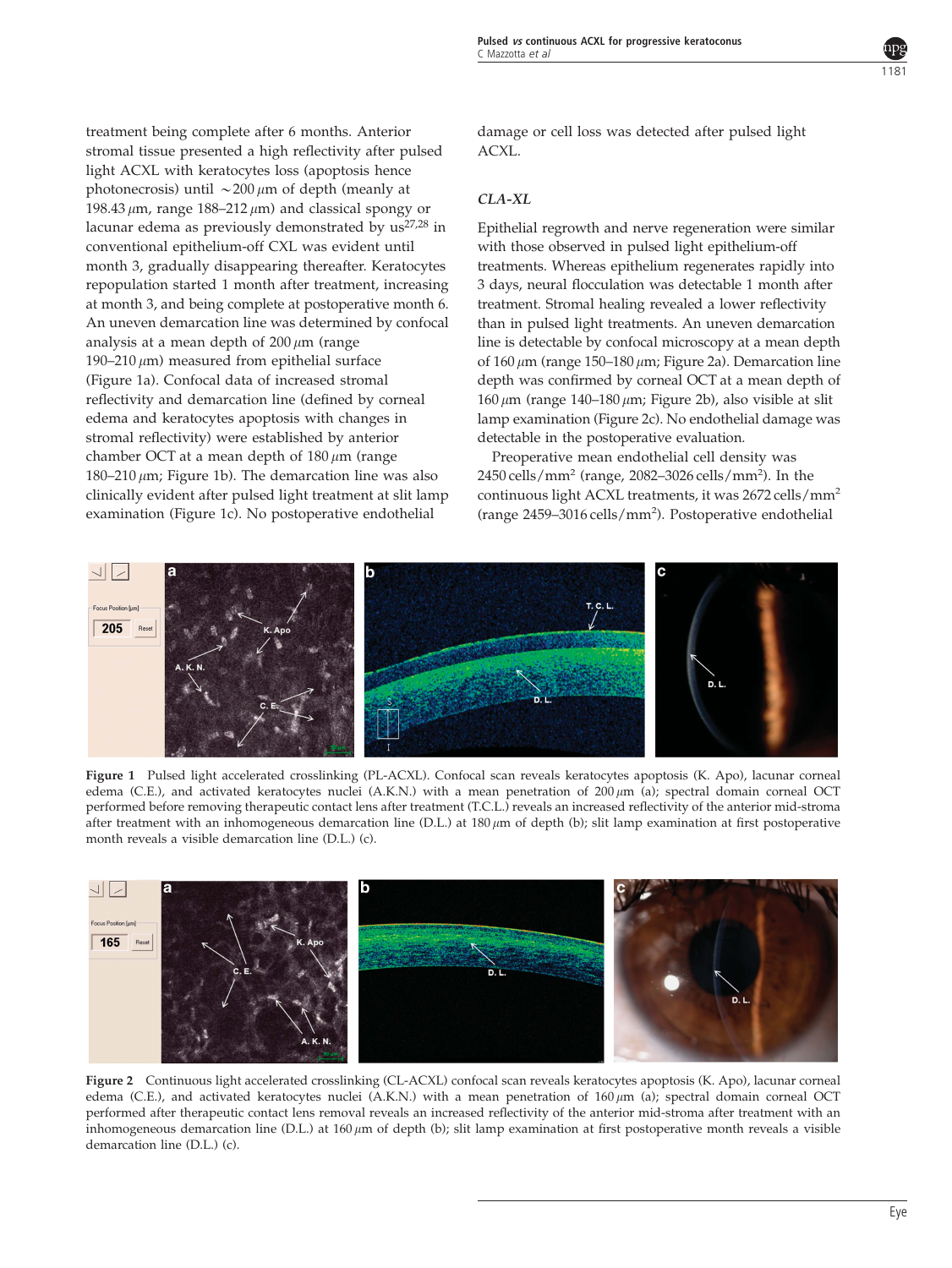<span id="page-3-0"></span>cell count at month 6 was 2386 cells/mm<sup>2</sup> on average (range 2112–2989 cells/mm<sup>2</sup>) in the CL-ACXL group and 2597 cells/mm $^2$  (range 2416–3127 cells/mm $^2$ ) in the PL-ACXL group.

# Conclusions

In vivo scanning laser confocal microscopy allowed a precise qualitative analysis of the cornea after epithelium-off PL-ACXL and CL-ACXL treatments. Corneal changes included time-dependent epithelial stratification, nerves disappearance and regeneration, keratocytes loss with progressive repopulation, and stromal healing. Corneal OCT scans provided an insight in the identification of demarcation lines estimating approximately treatment's penetration. PL-ACXL showed an apoptotic effect meanly at  $200 \mu m$  of stromal depth (range  $190-240 \mu m$ ), whereas CL-ACXL revealed a penetration of  $160 \mu m$  on average (range  $150-200 \mu m$ ), both at confocal and corneal OCT analysis, that appeared inferior (approximately  $-40 \,\mu$ m) to pulsed light. These findings were slightly better than those recently reported in literature, $29$  probably because of the higher energy dose used in these treatments  $(7.2$  J/cm<sup>2</sup> instead of 5.4 J/cm<sup>2</sup>) and pulsed light modality. Indeed, pulsing the UV-A light inducing an intraoperative oxygen reuptake while prolonging treatment time at 8 min may influence a deeper penetration of oxidative damage.<sup>[30](#page-4-0)</sup>

The clinical aspect of the corneas after ACXL was good in both groups after therapeutic soft contact lens removal without complications. A demarcation line was detectable at slit lamp examination after therapeutic soft contact lens removal, as shown in [Figures 1c and 2c](#page-2-0). ACXL with pulsed (PL-ACXL) and continuous UV-A light illumination (CL-ACXL) reached the anterior midpart of the corneal stroma until a maximum of  $240 \mu m$ and  $200 \mu m$  of depth, respectively, measured from epithelium surface. This aspect assumes a physicochemical relevance because, as reported in literature, $31$  the most important biomechanical effect related to crosslinking is concentrated in the anterior mid-stroma. To date, we do not know exactly the optimal interactions between UV-A energy, riboflavin concentration, and exposure time in order to obtain the maximum crosslinking effect ensuring a long-lasting (possibly a definitive) keratoconus biomechanical stability and the better functional outcome, even if the necessity to improve and shorten the procedure are highly desirable. Conventional epithelium-off CXL procedure (Riboflavin 0.1% plus dextran 20%, UV-A  $3 \text{ mW/cm}^2 = 5.4 \text{ J/cm}^2$  for 30 min) was proved to be safe and efficacious in the conservative treatment of earlystage progressive keratoconus. Anyway, in our preliminary experience, the ACXL with epithelium

removal demonstrated its safety for endothelium in both pulsed and continuous light treatment modalities, shortening the CXL procedure time under 20 min, and being well tolerated by patients. Pulsed light treatment seems slightly more capable to penetrate deeper in the corneal stroma as compared with continuous light treatment. Pulsed and continuous light ACXL represent evolving crosslinking procedures in order to achieve keratoconus stabilization in a short treatment time. The efficacy of these techniques needs to be determined in the mid- to long-term follow-up and in a large cohort of patients.

#### Summary

#### What was known before

- Conventional epithelium-off CXL procedure (Riboflavin 0.1% plus dextran 20%, UV-A  $3 \text{ mW/cm}^2 = 5.4 \text{ J/cm}^2$  for 30 min) remains the gold standard in the conservative treatment of early-stage progressive keratoconus.
- On the other hand, the conventional CXL procedure is time consuming, lasting from 40 min to 1 h.

#### What this study adds

- $\bullet$  Accelerated crosslinking (ACXL) with epithelium removal demonstrated a safe profile for corneal endothelium in both pulsed and continuous light treatment modalities in patients with progressive keratoconus.
- It allowed to shorten the CXL procedure time under 20 min, being well tolerated by all treated patients.
- Pulsed light accelerated treatment (PL-ACXL) seems slightly more capable to penetrate deeper in the corneal stroma (200–240  $\mu$ m) as compared with continuous light (CL-ACXL) treatment (160–200  $\mu$ m).
- Clinical efficacy of ACXL needs to be determined in the mid- to long-term follow-up.

## Conflict of interest

The authors declare no conflict of interest.

## References

- 1 Wollensak G, Spoerl E, Seiler Th. Riboflavin/ultraviolet-A-induced collagen crosslinking for the treatment of keratoconus. Am J Ophtalmol 2003; 135(5): 620–627.
- 2 Caporossi A, Baiocchi S, Mazzotta C, Traversi C, Caporossi T. Parasurgical therapy for keratoconus by riboflavinultraviolet type A-induced crosslinking of corneal collagen: preliminary refractive results in an Italian study. J Cataract Refract Surg 2006; 32(5): 837–845.
- 3 Hafezi F, Kanellopoulos J, Wiltfang R, Seiler T. Corneal collagen crosslinking with riboflavin and ultraviolet A to treat induced keratectasia after laser in situ keratomileusis. J Cataract Refract Surg 2007; 33(12): 2035–2040.
- 4 Wollensak G, Spoerl E, Seiler T. Stress-strain measurements of human and porcine corneas after riboflavin-ultraviolet-A-induced crosslinking. J Cataract Refract Surg 2003; 29(9): 1780–1785.